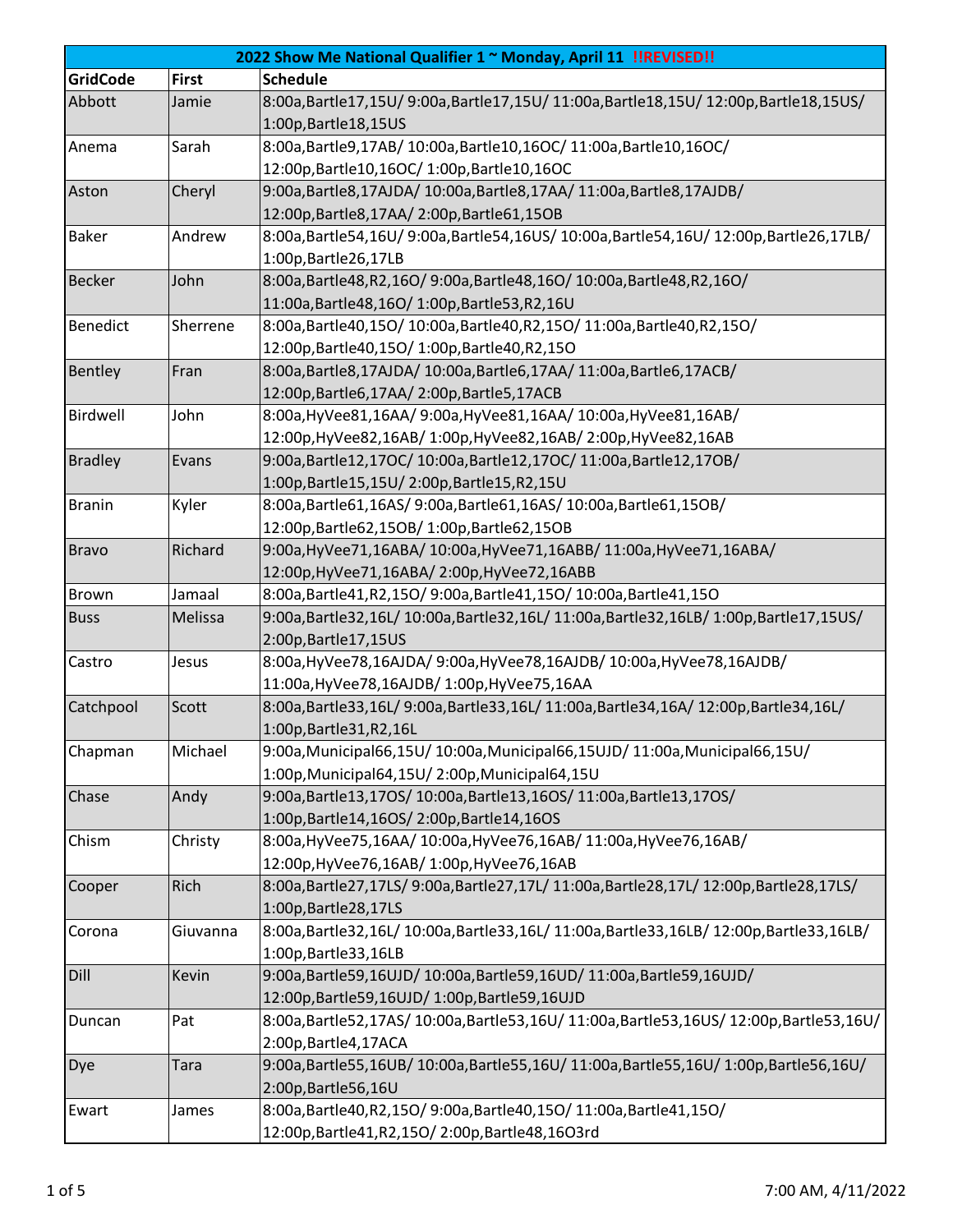| 2022 Show Me National Qualifier 1 ~ Monday, April 11 !!REVISED!! |               |                                                                                    |  |  |
|------------------------------------------------------------------|---------------|------------------------------------------------------------------------------------|--|--|
| <b>GridCode</b>                                                  | <b>First</b>  | <b>Schedule</b>                                                                    |  |  |
| Fosselius                                                        | Sheena        | 8:00a, Bartle62, 16AS/ 9:00a, Bartle62, 16AS/ 10:00a, Bartle62, 15OB/              |  |  |
|                                                                  |               | 11:00a, Bartle62, 15OB/1:00p, Bartle50, 17ADIA                                     |  |  |
| Garcia                                                           | Lionel        | 9:00a, Bartle49, 17A/ 10:00a, Bartle49, 17AS/ 11:00a, Bartle49, 17A/               |  |  |
|                                                                  |               | 1:00p,Bartle51,17ADIB/2:00p,Bartle51,17ADIB                                        |  |  |
| Gard                                                             | Don           | 8:00a,Bartle28,17L/9:00a,Bartle28,17L/10:00a,Bartle28,17LS/12:00p,Bartle47,16O/    |  |  |
|                                                                  |               | 1:00p, Bartle 47, R2, 160                                                          |  |  |
| Garlitz                                                          | Rylen         | 8:00a,Bartle31,16LS/9:00a,Bartle31,16LB/10:00a,Bartle31,16LC/12:00p,Bartle29,17LS/ |  |  |
|                                                                  |               | 1:00p, Bartle 29, 17L                                                              |  |  |
| Garner                                                           | Michael       | 8:00a, Municipal65, 15U/ 9:00a, Municipal65, 15U/ 11:00a, Municipal63, 15U/        |  |  |
|                                                                  |               | 12:00p, Municipal63, 15U/ 1:00p, Municipal63, 15U                                  |  |  |
| Gehrke                                                           | James         | 8:00a, HyVee77, 16AJDA/ 9:00a, HyVee77, 16AJDA/ 10:00a, HyVee77, 16AJDA/           |  |  |
|                                                                  |               | 12:00p, HyVee78, 16AJDB/ 1:00p, HyVee78, 16AJDB/ 2:00p, HyVee78, 16AJDB            |  |  |
| Gilliam                                                          | Dana          | 8:00a, Bartle47, R2, 16O/ 9:00a, Bartle47, 16O/ 11:00a, Bartle48, R2, 16O/         |  |  |
|                                                                  |               | 12:00p, Bartle 48, 160/1:00p, Bartle 48, R2, 160                                   |  |  |
| Gonzalez                                                         | Jaime         | 9:00a,Bartle29,17L/10:00a,Bartle29,17LS/11:00a,Bartle29,17L/1:00p,Bartle46,R2,17A  |  |  |
| Goodall                                                          | Michael       | 8:00a, Bartle10, 16OC/ 9:00a, Bartle10, 16OC/ 11:00a, Bartle11, 17OB/              |  |  |
|                                                                  |               | 12:00p, Bartle11, 17OC/ 1:00p, Bartle11, 17OC                                      |  |  |
| Grandpre                                                         | Alma          | 9:00a, Bartle41, R2, 150/11:00a, Bartle40, 150/12:00p, Bartle40, R2, 150/          |  |  |
|                                                                  |               | 1:00p,Bartle40,15O/2:00p,Bartle41,15O3rd                                           |  |  |
| Greenland                                                        | Benjamin      | 8:00a,Bartle1,17UB/10:00a,Bartle2,17UC/11:00a,Bartle2,17UC/12:00p,Bartle2,17UC/    |  |  |
|                                                                  |               | 1:00p, Bartle 2, 17UC                                                              |  |  |
| Gubbels                                                          | Charles       | 8:00a,Bartle53,16U/9:00a,Bartle53,16US/11:00a,Bartle54,16US/12:00p,Bartle54,16U    |  |  |
| Gunter                                                           | Kimberly      | 8:00a,Bartle19,15UBA/10:00a,Bartle20,15UBA/11:00a,Bartle20,15UBA/                  |  |  |
|                                                                  |               | 12:00p, Bartle 20, 15UBA/ 2:00p, Bartle 59, 16UB                                   |  |  |
| Hiemke                                                           | Eloise        | 8:00a,Bartle29,17L/10:00a,Bartle30,16LC/11:00a,Bartle30,16LC/12:00p,Bartle30,16LC/ |  |  |
|                                                                  |               | 2:00p, Bartle 35, 16LS                                                             |  |  |
| HormazabalE                                                      | Eva           | 8:00a,Bartle15,15U/9:00a,Bartle15,15U/10:00a,Bartle15,15U/12:00p,Bartle13,17OS/    |  |  |
|                                                                  |               | 1:00p, Bartle 13, 16OS                                                             |  |  |
| Huber                                                            | Chris         | 8:00a, Bartle13, 170S/ 10:00a, Bartle14, 160S/ 11:00a, Bartle14, 160S/             |  |  |
|                                                                  |               | 12:00p, Bartle 14, 16OS/2:00p, Bartle 15, 15U                                      |  |  |
| Hunt                                                             | Matthew       | 8:00a,Bartle2,17UC/9:00a,Bartle2,17UC/11:00a,Bartle3,17ABB/12:00p,Bartle3,17ABA/   |  |  |
|                                                                  |               | 1:00p, Bartle 3, 17ACA                                                             |  |  |
| Hutson                                                           | Nathaniel     | 8:00a,Bartle43,15OS/9:00a,Bartle43,15OS/11:00a,Bartle46,17A/12:00p,Bartle46,17AS/  |  |  |
|                                                                  |               | 1:00p, Bartle 46, 17A                                                              |  |  |
| lehl                                                             | Ashley        | 9:00a, Bartle19, 15US/10:00a, Bartle19, 15UBA/11:00a, Bartle19, 15UBA/             |  |  |
|                                                                  |               | 1:00p,Bartle20,15UBA/2:00p,Bartle20,15UBA                                          |  |  |
| Jett                                                             | Denise        | 8:00a, HyVee72, 16ABA/ 9:00a, HyVee72, 16ABA/ 11:00a, HyVee73, 16ADIA/             |  |  |
|                                                                  |               | 12:00p, HyVee 73, 16ADIA/ 1:00p, HyVee 73, 16ADIB/ 2:00p, HyVee 73, 16ADIA         |  |  |
| Johannsen                                                        | <b>Thomas</b> | 9:00a, Bartle42, 15OS/10:00a, Bartle42, 15OC/11:00a, Bartle42, 15OS/               |  |  |
|                                                                  |               | 1:00p, Bartle 43, 15OC/2:00p, Bartle 43, 15OC                                      |  |  |
| JohnsonM                                                         | Matthew       | 8:00a,Bartle46,17A/9:00a,Bartle46,17A/10:00a,Bartle46,17AS/12:00p,Bartle42,15OS/   |  |  |
|                                                                  |               | 1:00p, Bartle 42, 15 OC                                                            |  |  |
| JohnstonL                                                        | Leon          | 9:00a, Bartle5, 17AJDA/ 10:00a, Bartle5, 17AJDA/ 11:00a, Bartle5, 17ACB/           |  |  |
|                                                                  |               | 1:00p, Bartle8, 17AA/2:00p, Bartle8, 17AA                                          |  |  |
| Keeney                                                           | Paul          | 9:00a,Bartle1,17UB/10:00a,Bartle1,17UB/11:00a,Bartle1,17UB/12:00p,Bartle1,17UB/    |  |  |
|                                                                  |               | 2:00p, Bartle 3, 17ABB                                                             |  |  |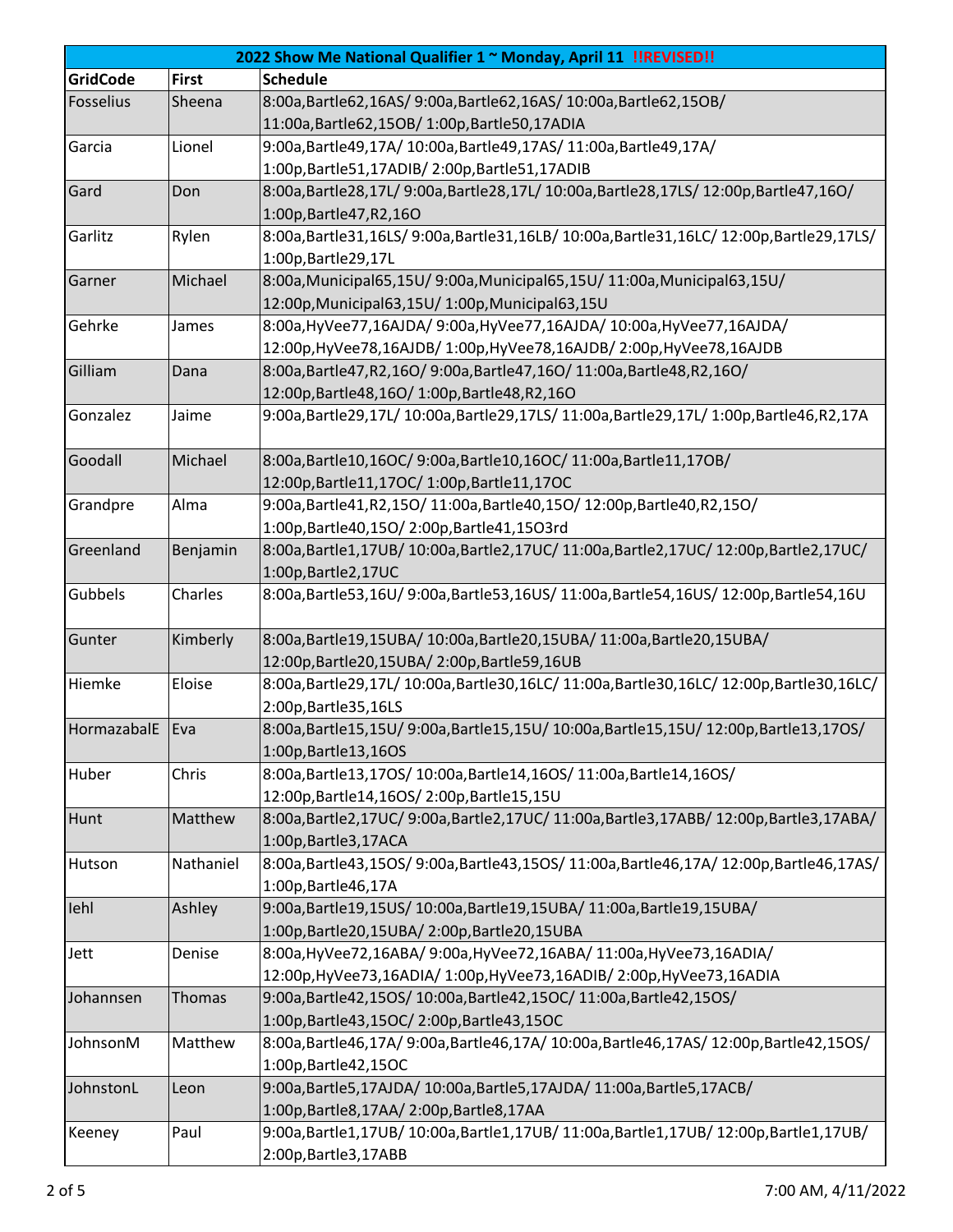| 2022 Show Me National Qualifier 1 ~ Monday, April 11 !!REVISED!! |               |                                                                                    |  |  |
|------------------------------------------------------------------|---------------|------------------------------------------------------------------------------------|--|--|
| <b>GridCode</b>                                                  | <b>First</b>  | <b>Schedule</b>                                                                    |  |  |
| Kirlin                                                           | Mark          | 9:00a, HyVee75, 16AA/ 10:00a, HyVee75, 16AA/ 11:00a, HyVee75, 16AA/                |  |  |
|                                                                  |               | 12:00p, HyVee 75, 16AA/ 2:00p, HyVee 76, 16AB                                      |  |  |
| Klassen                                                          | Cathy         | 9:00a,Bartle9,17AB/10:00a,Bartle9,17AB/11:00a,Bartle9,17AB/1:00p,Bartle6,17AA/     |  |  |
|                                                                  |               | 2:00p, Bartle6, 17AA                                                               |  |  |
| Knuth                                                            | Debra         | 8:00a, Bartle42, 15OS/10:00a, Bartle43, 15OC/11:00a, Bartle43, 15OC/               |  |  |
|                                                                  |               | 12:00p, Bartle 43, 15OC/2:00p, Bartle 42, 15OS                                     |  |  |
| Koch                                                             | Kay           | 8:00a, HyVee71, 16ABA/ 10:00a, HyVee72, 16ABB/ 11:00a, HyVee72, 16ABB/             |  |  |
|                                                                  |               | 12:00p, HyVee 72, 16ABB/ 1:00p, HyVee 72, 16ABB                                    |  |  |
| <b>Kreul</b>                                                     | Gil           | 8:00a,Bartle6,17AB/9:00a,Bartle6,17AB/11:00a,Bartle7,17AJDB/12:00p,Bartle7,17AJDA  |  |  |
| Kulas                                                            | Misty         | 8:00a, HyVee74, 16ADIA/ 9:00a, HyVee74, 16ADIA/ 10:00a, HyVee74, 16ADIB/           |  |  |
|                                                                  |               | 11:00a, HyVee 74, 16ADIB/ 1:00p, HyVee 71, 16ABB/ 2:00p, HyVee 71, 16ABA           |  |  |
| Le                                                               | Michael       | 8:00a, Bartle58, 16AS/ 9:00a, Bartle58, 16AS/ 10:00a, Bartle58, 16AS/              |  |  |
|                                                                  |               | 12:00p,Bartle55,16UB/1:00p,Bartle55,16U                                            |  |  |
| Livingston                                                       | Rob           | 9:00a, Bartle47, R2, 16O/ 10:00a, Bartle47, 16O/ 11:00a, Bartle47, R2, 16O/        |  |  |
|                                                                  |               | 1:00p,Bartle47,16O/2:00p,Bartle47,R2,16O1st                                        |  |  |
| Lopez                                                            | Mervin        | 8:00a,Bartle14,17OS/9:00a,Bartle14,17OS/11:00a,Bartle15,15U/12:00p,Bartle15,15US/  |  |  |
|                                                                  |               | 2:00p, Bartle 13, 170S                                                             |  |  |
| Lorimer                                                          | <b>Brian</b>  | 8:00a,Bartle30,16LS/9:00a,Bartle30,16LB/11:00a,Bartle31,16LC/12:00p,Bartle31,16L/  |  |  |
|                                                                  |               | 1:00p, Bartle 31, 16L                                                              |  |  |
| Lundy                                                            | <b>Brooke</b> | 8:00a, Bartle22, 17US/ 9:00a, Bartle22, 15UD/ 10:00a, Bartle22, 15UD/              |  |  |
|                                                                  |               | 11:00a, Bartle22, 15UD/1:00p, Bartle7, 17AJDB                                      |  |  |
| Marcelino                                                        | Roger         | 8:00a, HyVee76, 16AA/ 9:00a, HyVee76, 16AB/ 11:00a, HyVee77, 16AJDA/               |  |  |
|                                                                  |               | 12:00p, HyVee 77, 16AJDA / 1:00p, HyVee 77, 16AJDA                                 |  |  |
| Martin                                                           | Jacqueline    | 8:00a, Bartle21, 15UD/ 9:00a, Bartle21, 15UD/ 10:00a, Bartle21, 15UD/              |  |  |
|                                                                  |               | 12:00p,Bartle19,15U5th/ 1:00p,Bartle19,15U5th                                      |  |  |
| Matabire                                                         |               | Kimberleigh 9:00a, Bartle52,17A/ 10:00a, Bartle52,17ADIB/ 11:00a, Bartle52,17ADIB/ |  |  |
|                                                                  |               | 1:00p, Bartle 53, 16U                                                              |  |  |
| McLearen                                                         | Candyce       | 8:00a,Bartle34,16A/9:00a,Bartle34,16A/10:00a,Bartle34,16LS/12:00p,Bartle32,16LB/   |  |  |
|                                                                  |               | 1:00p, Bartle 32, 16LB                                                             |  |  |
| Mercado                                                          | Gabriel       | 8:00a,Bartle25,17LC/9:00a,Bartle25,17LB/10:00a,Bartle25,17LC/12:00p,Bartle23,17US/ |  |  |
|                                                                  |               | 1:00p, Bartle 23, 17US                                                             |  |  |
| Mertz                                                            | Jim           | 8:00a, HyVee73, 16ADIA/ 9:00a, HyVee73, 16ADIA/ 10:00a, HyVee73, 16ADIB/           |  |  |
|                                                                  |               | 12:00p, HyVee 74, 16ADIB/ 1:00p, HyVee 74, 16ADIB/ 2:00p, HyVee 74, 16ADIB         |  |  |
| Messer                                                           | Brooklynn     | 8:00a, Bartle44, 170/10:00a, Bartle44, R2, 170/11:00a, Bartle44, 170/              |  |  |
|                                                                  |               | 12:00p,Bartle44,R2,17O/2:00p,Bartle47,16O1st                                       |  |  |
| Munsterman                                                       | Junior        | 8:00a, Municipal64, 15UJD/10:00a, Municipal65, 15UJD/11:00a, Municipal65, 15U/     |  |  |
|                                                                  |               | 12:00p, Municipal65, 15UJD/1:00p, Municipal65, 15U                                 |  |  |
| Norris                                                           | Baylea        | 8:00a, Bartle20, 15UBA/ 9:00a, Bartle20, 15US/ 11:00a, Bartle21, 15UD/             |  |  |
|                                                                  |               | 12:00p,Bartle21,15UD/2:00p,Bartle55,16US                                           |  |  |
| <b>OrtizF</b>                                                    | Fernando      | 8:00a, Bartle50, 17A/ 9:00a, Bartle50, 17A/ 11:00a, Bartle51, 17ADIA/              |  |  |
|                                                                  |               | 12:00p, Bartle 51, 17ADIA                                                          |  |  |
| Pacheco                                                          | Alfredo       | 9:00a, Bartle23, 17US/ 10:00a, Bartle23, 17US/ 11:00a, Bartle23, 17US/             |  |  |
|                                                                  |               | 1:00p, Bartle 29, R2, 17L                                                          |  |  |
| Padilla                                                          | Ricardo       | 8:00a, Bartle44, R2, 170/ 9:00a, Bartle44, 170/ 11:00a, Bartle45, R2, 170/         |  |  |
|                                                                  |               | 12:00p, Bartle 45, 170 / 1:00p, Bartle 45, R2, 170                                 |  |  |
| Rastok                                                           | Thomas        | 8:00a, Bartle48, 16O/ 9:00a, Bartle48, R2, 16O/ 10:00a, Bartle48, 16O/             |  |  |
|                                                                  |               | 12:00p, Bartle 48, R2, 16O/ 1:00p, Bartle 48, 16O                                  |  |  |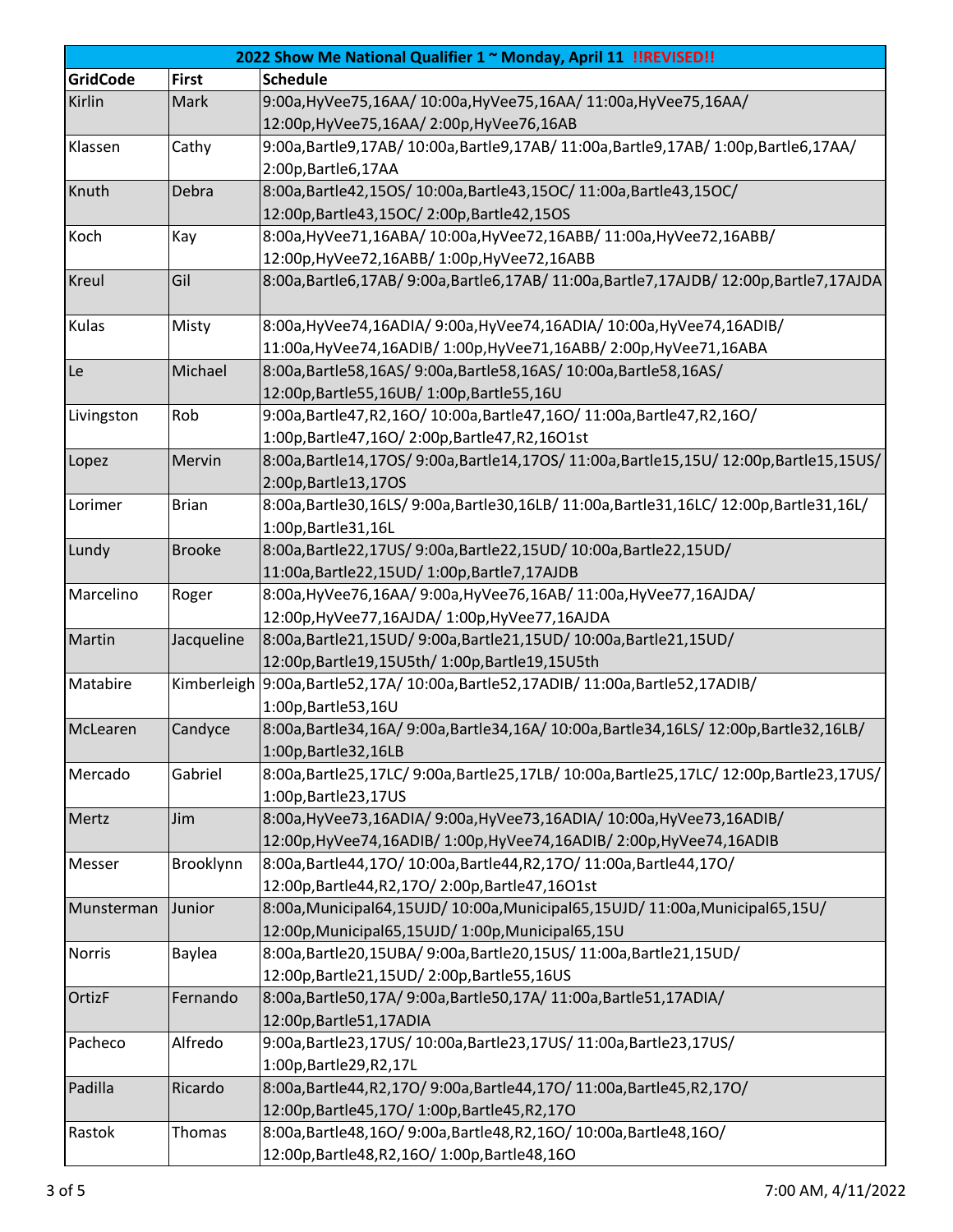| 2022 Show Me National Qualifier 1 ~ Monday, April 11 !! REVISED!! |                |                                                                                                         |  |  |
|-------------------------------------------------------------------|----------------|---------------------------------------------------------------------------------------------------------|--|--|
| <b>GridCode</b>                                                   | <b>First</b>   | <b>Schedule</b>                                                                                         |  |  |
| Rhodes                                                            |                | Christopher 9:00a, Bartle35, 16A/ 10:00a, Bartle35, 16LS/ 11:00a, Bartle35, 16A/ 1:00p, Bartle30, 16LC/ |  |  |
|                                                                   |                | 2:00p, Bartle 30, 16LC                                                                                  |  |  |
| RiveraJ                                                           | Jorge          | 8:00a,Bartle16,15U/10:00a,Bartle17,15U/11:00a,Bartle17,15U/12:00p,Bartle17,15US/                        |  |  |
|                                                                   |                | 2:00p, Bartle 19, 15 U5th                                                                               |  |  |
| RiveraM                                                           | Mineily        | 9:00a,Bartle26,17L/ 10:00a,Bartle26,17LS/ 11:00a,Bartle26,17LB/ 1:00p,Bartle27,17LB/                    |  |  |
|                                                                   |                | 2:00p, Bartle 27, 17LB                                                                                  |  |  |
| Rodriguez                                                         | Jose           | 8:00a, Bartle26, 17LS/ 10:00a, Bartle27, 17LS/ 11:00a, Bartle27, 17LB/                                  |  |  |
|                                                                   |                | 12:00p,Bartle27,17LB/2:00p,Bartle48,R2,16O3rd                                                           |  |  |
| Rogers                                                            | Daniel         | 9:00a, Bartle44, R2, 170/10:00a, Bartle44, 170/11:00a, Bartle44, R2, 170/                               |  |  |
|                                                                   |                | 1:00p,Bartle45,17O/2:00p,Bartle45,R2,17O3rd                                                             |  |  |
| Routsong                                                          | Michael        | 8:00a,Bartle55,16U/10:00a,Bartle56,16U/11:00a,Bartle56,16U/12:00p,Bartle56,16UB/                        |  |  |
|                                                                   |                | 2:00p, Bartle 58, 16AS                                                                                  |  |  |
| Salmen                                                            | Timothy        | 8:00a,Bartle35,16A/10:00a,Bartle36,16LS/11:00a,Bartle36,16A/12:00p,Bartle36,16A/                        |  |  |
|                                                                   |                | 2:00p, Bartle 37, 16A                                                                                   |  |  |
| Scannell                                                          | Jeff           | 8:00a, HyVee79, 16AA/ 10:00a, HyVee80, 16AB/ 11:00a, HyVee80, 16AB/                                     |  |  |
|                                                                   |                | 12:00p, HyVee80, 16AB/ 1:00p, HyVee80, 16AB                                                             |  |  |
| Schmitz                                                           | <b>Brooke</b>  | 8:00a, Bartle3, 17ABB/ 9:00a, Bartle3, 17ABA/ 10:00a, Bartle3, 17ABA/                                   |  |  |
|                                                                   |                | 12:00p,Bartle4,17ACA/ 1:00p,Bartle4,17ACA                                                               |  |  |
| Sepulveda                                                         | Felix          | 9:00a, Bartle40, R2, 150/10:00a, Bartle40, 150/12:00p, Bartle41, 150/                                   |  |  |
|                                                                   |                | 1:00p,Bartle41,R2,15O/2:00p,Bartle40,15O1st                                                             |  |  |
| <b>Sharples</b>                                                   | Cheryl         | 9:00a, Municipal64, 15U / 10:00a, Municipal64, 15UJD / 11:00a, Municipal64, 15U /                       |  |  |
|                                                                   |                | 12:00p, Municipal64, 15U                                                                                |  |  |
| Shrum                                                             | Peggy          | 9:00a, Municipal63, 15U/10:00a, Municipal63, 15UJD/12:00p, Municipal66, 15UJD/                          |  |  |
|                                                                   |                | 1:00p, Municipal66, 15UJD                                                                               |  |  |
| Skinner                                                           | <b>Bradley</b> | 8:00a, Bartle41, 150/10:00a, Bartle41, R2, 150/11:00a, Bartle41, R2, 150/                               |  |  |
|                                                                   |                | 1:00p,Bartle41,15O/2:00p,Bartle40,R2,15O1st                                                             |  |  |
| SmithA                                                            | Angela         | 8:00a,Bartle18,15U/9:00a,Bartle18,15U/10:00a,Bartle18,15U/12:00p,Bartle16,15US/                         |  |  |
|                                                                   |                | 1:00p, Bartle 16, 15U                                                                                   |  |  |
| <b>SmithS</b>                                                     | Steve          | 8:00a, Bartle4, 17ABA/ 9:00a, Bartle4, 17ABA/ 10:00a, Bartle4, 17ACA/                                   |  |  |
|                                                                   |                | 11:00a, Bartle4, 17ABB                                                                                  |  |  |
| Snider                                                            | Larry          | 8:00a,Bartle24,17LC/9:00a,Bartle24,17LB/11:00a,Bartle25,17LC/12:00p,Bartle25,17LC/                      |  |  |
|                                                                   |                | 2:00p, Bartle 32, 16LB                                                                                  |  |  |
| <b>Stanley</b>                                                    | William        | 8:00a, Bartle45, R2, 170/ 9:00a, Bartle45, 170/ 10:00a, Bartle45, R2, 170/                              |  |  |
|                                                                   |                | 11:00a, Bartle 45, 170 / 1:00p, Bartle 44, 170                                                          |  |  |
| Stejskal                                                          | Ryan           | 8:00a, Bartle49, 17A/ 10:00a, Bartle50, 17AS/ 11:00a, Bartle50, 17ADIA/                                 |  |  |
|                                                                   |                | 12:00p,Bartle50,17ADIA/2:00p,Bartle41,R2,15O3rd                                                         |  |  |
| <b>Sullins</b>                                                    | Nathan         | 8:00a,Bartle36,16A/9:00a,Bartle36,16A/11:00a,Bartle37,16A/12:00p,Bartle37,16A/                          |  |  |
|                                                                   |                | 1:00p, Bartle 37, 16A                                                                                   |  |  |
| Sutor                                                             | April          | 8:00a, Bartle11, 170B/ 9:00a, Bartle11, 170B/ 10:00a, Bartle11, 170C/                                   |  |  |
|                                                                   |                | 12:00p, Bartle12, 17OC/ 1:00p, Bartle12, 17OB                                                           |  |  |
| Swanson                                                           | <b>Bryce</b>   | 8:00a, HyVee82, 16AA/ 9:00a, HyVee82, 16AA/ 10:00a, HyVee82, 16AB/                                      |  |  |
|                                                                   |                | 11:00a, Hy Vee 82, 16AB / 1:00p, Hy Vee 79, 16AA                                                        |  |  |
| Taylor                                                            | Charlie        | 9:00a, Bartle38, 17U/ 10:00a, Bartle38, 16OB/ 12:00p, Bartle44, 17O/                                    |  |  |
|                                                                   |                | 1:00p,Bartle44,R2,17O/2:00p,Bartle45,17O3rd                                                             |  |  |
| Thomas                                                            | Steve          | 8:00a, Bartle38, 17U/ 10:00a, Bartle39, 16OB/ 11:00a, Bartle39, 17U/                                    |  |  |
|                                                                   |                | 12:00p, Bartle 39, 160B/1:00p, Bartle 39, 160B                                                          |  |  |
| Turntine                                                          | <b>Bob</b>     | 8:00a, HyVee80, 16AA/ 9:00a, HyVee80, 16AB/ 11:00a, HyVee81, 16AA/                                      |  |  |
|                                                                   |                | 12:00p, HyVee81, 16AA/ 1:00p, HyVee81, 16AA                                                             |  |  |